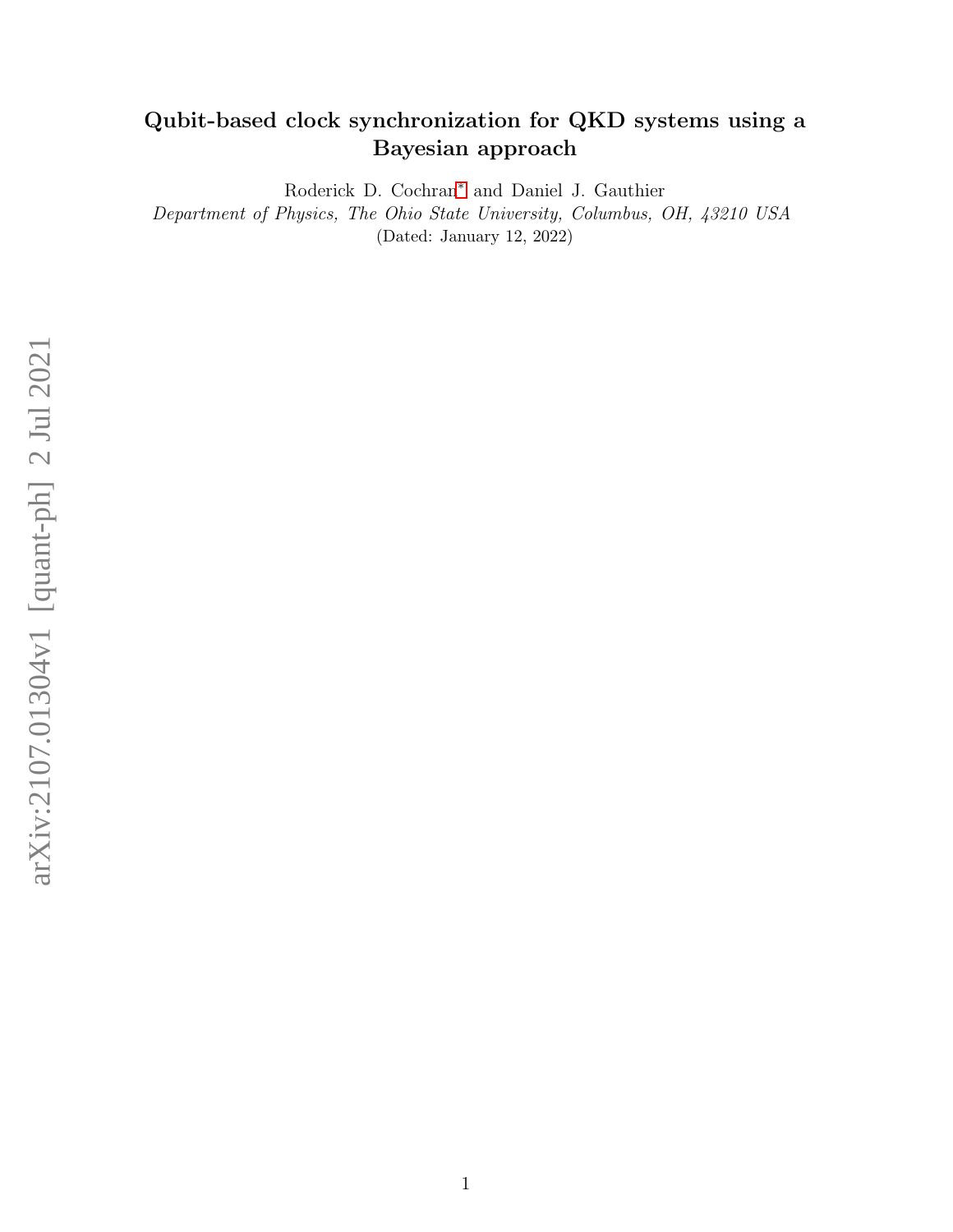# Abstract

Quantum key distribution (QKD) systems provide a method for two users to exchange a provably secure key. Synchronizing the users' clocks is an essential step before a secure key can be distilled. Qubit-based synchronization protocols directly use the transmitted quantum states to achieve synchronization and thus avoid the need for additional classical synchronization hardware. Previous qubit-based synchronization protocols sacrifice secure key either directly or indirectly, and all known qubit-based synchronization protocols do not efficiently use all publicly available information published by the users. Here, we introduce a Bayesian probabilistic algorithm that incorporates all published information to efficiently find the clock offset without sacrificing any secure key. Additionally, the output of the algorithm is a probability, which allows us to quantify our confidence in the synchronization. For demonstration purposes, we present a model system with accompanying simulations of an efficient three-state BB84 prepare-and-measure protocol with decoy states. We use our algorithm to exploit the correlations between Alice's published basis and mean photon number choices and Bob's measurement outcomes to probabilistically determine the most likely clock offset. We find that we can achieve a 95 percent synchronization confidence in only 4,140 communication bin widths, meaning we can tolerate clock drift approaching 1 part in 4,140 in this example when simulating this system with a dark count probability per communication bin width of  $8 \times 10^{-4}$  and a received mean photon number of 0.01.

### I. INTRODUCTION

Introduced in 1984 [\[1\]](#page-12-0), quantum key distribution (QKD) is a symmetric encryption protocol that promises unconditional information security founded on the fundamental laws of physics, rather than on the difficulty of computational problems. Bennett and Brassard established the first QKD protocol (BB84), which used the polarization degree of freedom of single photons to transmit information. Subsequently developed protocols have extended QKD to different types of systems [\[2\]](#page-12-1) and relaxed the requirement for a true single-photon source [\[3\]](#page-12-2), paving the way for practical implementations of quantum cryptography.

For the sake of concreteness, we consider a polarization-based prepare-and-measure protocol. Here, one user (Alice) prepares and transmits a periodic sequence of quantum states with period  $\tau_A$  encoded in at least two mutually unbiased orthonormal bases. In our example system, we use two bases: horizontal/vertical (H/V) polarization and left circular/right  $(L/R)$  circular polarization. We also use the decoy-state protocol where Alice occasionally sends the vacuum quantum state. A second user (Bob), measures each quantum state randomly in one of the two bases and records the result. After this measurement phase is complete, Alice and Bob publish their basis choices for each measurement and keep only the measurements where Bob registers a click with his single-photon counting detectors and they use the same basis. This process, called sifting, allows distilling a raw key, which, after error correction and privacy amplification [\[4\]](#page-12-3), becomes the secret classical key securely shared between Alice and Bob. Our example system uses a pulsed stochastic photonic source with decoy states [\[3\]](#page-12-2), where the decoys are photonic wavepackets with a lower mean photon number. To simplify the example system and make it more efficient, we only transmit one state in the monitoring basis, which gives an equivalent secure key rate in comparison to transmitting both states in this basis [\[5,](#page-12-4) [6\]](#page-12-5).

<span id="page-1-0"></span><sup>∗</sup> [cochran.467@osu.edu](mailto:cochran.467@osu.edu)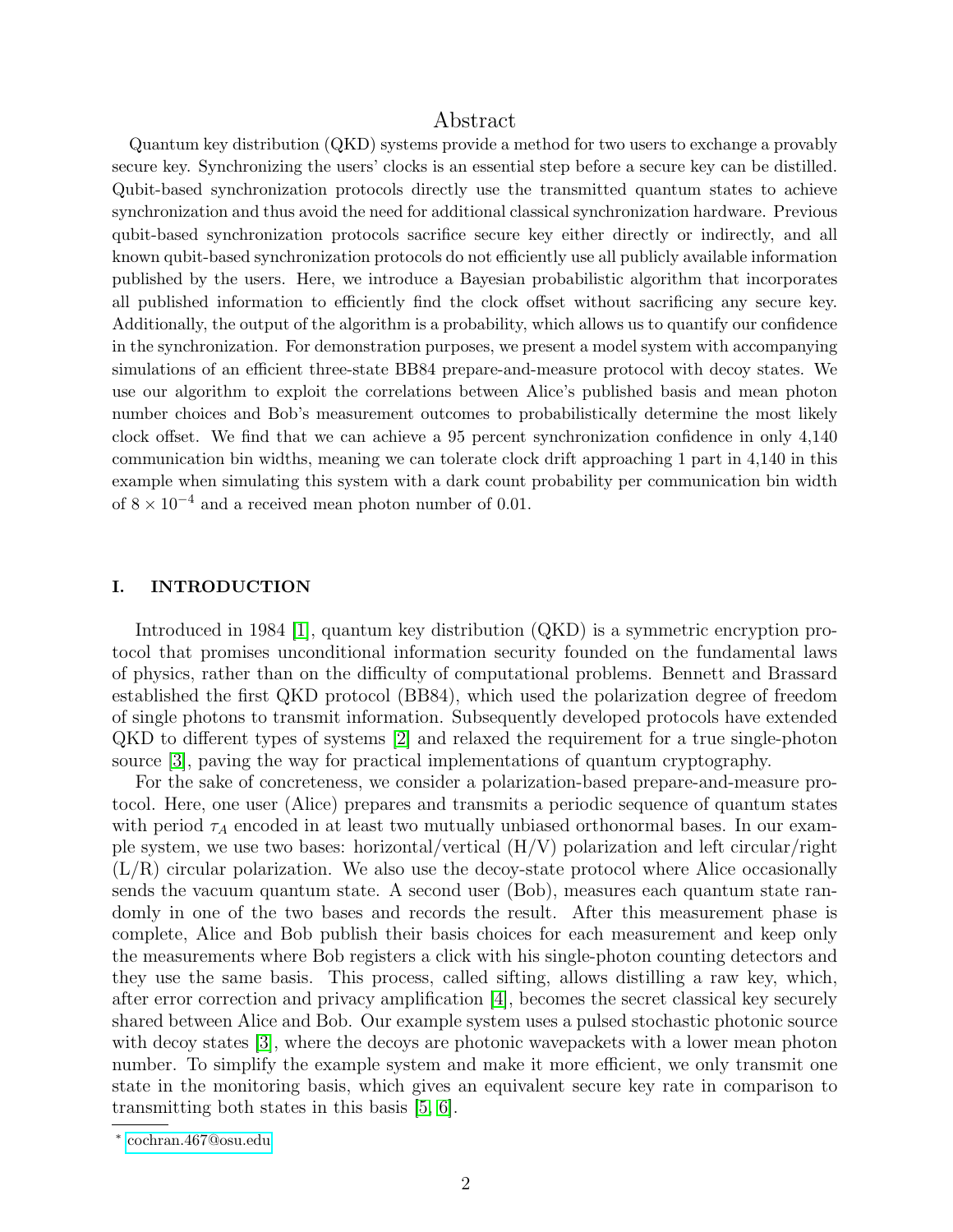A practical issue in quantum communication protocols is synchronizing Alice and Bob's two data streams. If Bob does not know precisely when Alice begins data transmission, he must begin recording measurements early or else risk missing some of Alice's transmission. In either case, because signals do not arrive at Bob due to channel loss, and extraneous events are caused by stray light and detector dark counts, the first event Bob records is unlikely to be the first event Alice sends, resulting in some timing offset that must be determined. Correcting this offset is an essential precursor to sifting: If Alice and Bob do not agree on the timing of the events, they will compare basis choices from different events, resulting in a high quantum bit error rate (QBER) and likely share no information. In addition, determining which time bins correspond to Alice's wavepacket arrival and which do not allows timing-based noise filtering.

Further complicating the communication protocol is that the relative clock offset may not be a constant due to drift in the relative phase and frequency between the transmitter and receiver clocks. Alice has a communication protocol temporal bin width  $\tau_A$  that may be different from Bob's bin width  $\tau_B$ . The timing offset between their clocks  $\Delta$  at the  $n^{th}$ communication time bin since the most recent clock synchronization is given by

$$
\Delta = t_0 + (\tau_A - \tau_B)n + \varepsilon \tag{1}
$$

for an initial timing offset  $t_0$  and higher-order timing error  $\varepsilon$ . In this way, small differences in clock frequencies can gradually change the clock offset so that a previously calculated synchronization is no longer valid. Other timing errors, such as clock jitter and frequency drift, also contribute to the need for a more robust synchronization solution. We denote the time over which synchronization is maintained as  $T<sub>b</sub>$  (mnemonic batch), *i.e.*, the time over which the error in  $\Delta \ll \tau_A$ 

Clock synchronization is sometimes achieved by directly sending Alice's clock signal to Bob over a separate channel via an optical link or using a radio-frequency signal [\[7–](#page-12-6)[16\]](#page-13-0). However, this introduces additional hardware requirements and increases the cost and complexity of the setup. One way to avoid these additional resource requirements is to use the quantum channel itself to transmit the information necessary to perform the synchronization [\[17–](#page-13-1)[20\]](#page-13-2). One such qubit-based synchronization protocol was introduced and demonstrated by Calderaro et al. [\[17\]](#page-13-1). Their protocol uses a dedicated clock-synchronization phase followed by a key distribution phase. In the synchronization phase, a pre-agreed synchronization string is transmitted to Bob and the clocks are aligned during post-processing.

Their procedure does not correct for clock frequency drift: It only addresses the initial session time offset and frequency difference. If the clock frequencies are not consistent, this method only temporarily aligns until the clock drift becomes of-the-order-of the communication protocol temporal bin width  $\tau_A$ . Correcting for clock frequency drift requires repeated synchronization/key distribution phases with a regularity that depends on the stability of the clocks used in the experiment. This reduces the overall secure key rate because no QKD states can be sent while the synchronization states are being sent, which may result in zero key rate due to finite-key effects [\[21,](#page-13-3) [22\]](#page-13-4).

Our method avoids these limitations by synchronizing the clocks using only information that is already publicly sent over the insecure classical channel by Alice and Bob for sifting and security analysis: The basis choices and the mean photon number of the transmitted signal. Because we are transmitting only one state in the monitoring basis, the basis choices provide information about which of Bob's measurement outcomes are more likely. The decoy state choices, which determine Alice's mean photon number for each wavepacket, also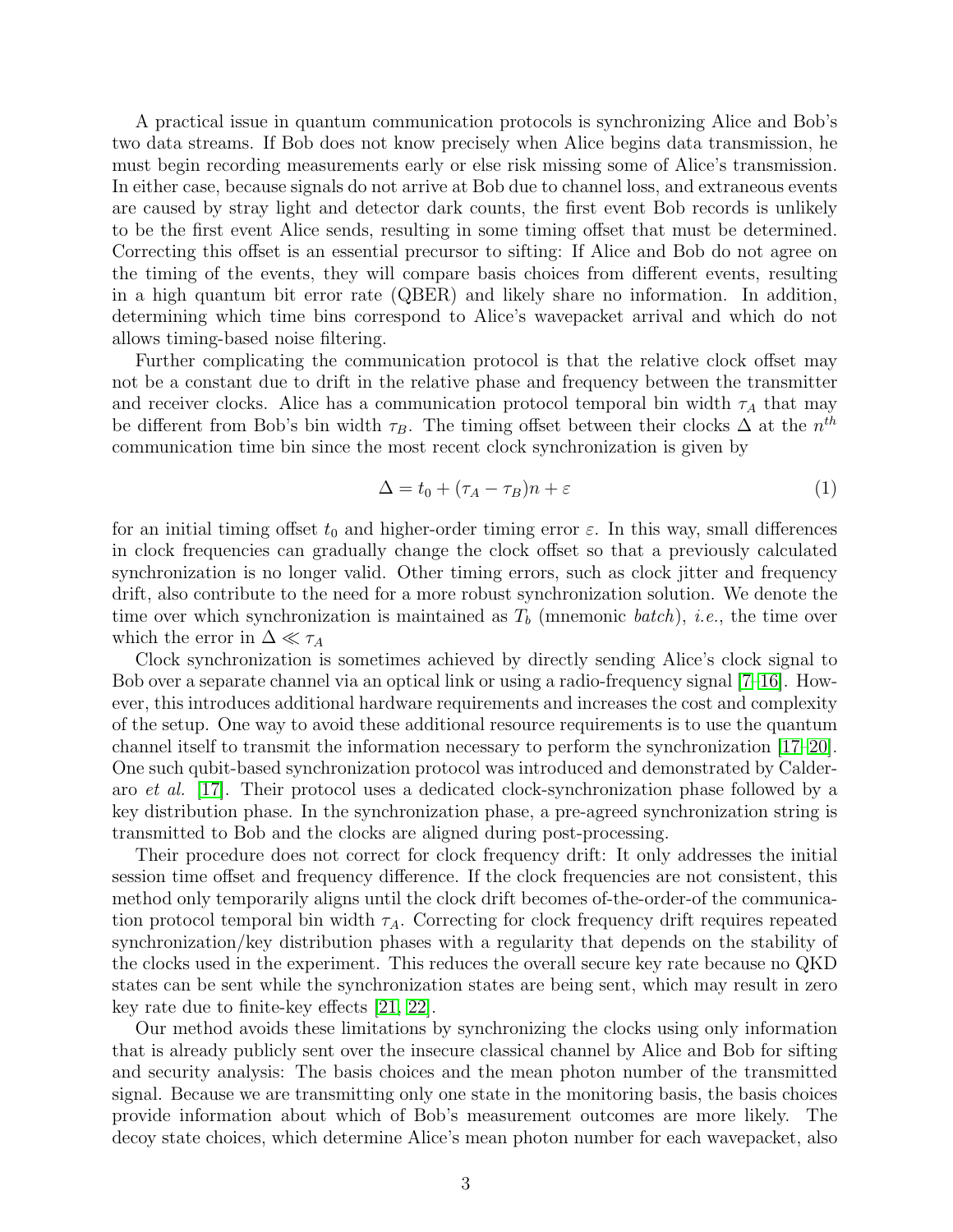contain information about Bob's measurement outcomes. For example, Bob is unlikely to record any detections if Alice sends the vacuum decoy state.

By comparing this information to his measurement outcomes, Bob can probabilistically determine the timing offset. To account for potential clock drift, Bob can perform this synchronization in batches of length  $T_b$ . Thus, Bob can find the up-to-date timing offset and ensure that the basis choices he publishes are properly lined up with the ones sent to him by Alice, but this requires an efficient analysis method to reduce the data requirements. Of course, our approach as well as Calderaro's requires low enough channel loss so that there are enough events received by Bob over a drift interval as discussed below.

Another example of a qubit-based synchronization protocol for a continuously-pumped entanglement-based QKD systems was introduced by Ho et al. [\[20\]](#page-13-2). Here, they correlate Alice and Bob's detection events without considering basis information. Their synchronization method relies on Alice's knowledge that some communication time bins are empty (assuming essentially unit detection efficiency for Alice's setup) and hence Bob's corresponding time bin should also be empty. There is a single dominant peak in the correlation function that identifies ∆ assuming a large enough number of Bob's detection events. Because the detection timing information must already be shared publicly, this strategy does not sacrifice any secure key. This method fails when the probability of Alice generating a photon per communication time bin approaches unity because every time bin is likely to be filled and hence the correlation function will have multiple high-value peaks that creates timing ambiguity.

In the next section, we outline our synchronization algorithm and its advantages, and derive a formula for the synchronization probability using Bayesian analysis. In Sec. 3 introduce a model system, and in Sec. 4 we simulate data in this model system to demonstrate the effectiveness of our method. In Sec. 5 we present our conclusions and the potential applicability of this work to other QKD systems.

# <span id="page-3-0"></span>II. QUBIT-BASED SYNCHRONIZATION ALGORITHM

Similar to previous approaches, our algorithm uses a cross-correlation of Alice's periodically transmitted data and Bob's received data to find the number of each type of event pairing, where the cross-correlation is computed efficiently using a Fast Fourier Transform (FFT). One complication of a prepare-and-measure scheme is that Alice attempts to send a quantum state every communication time bin, corresponding to the high-photon-probability limit of the Ho et al. [\[20\]](#page-13-2) method discussed above. This problem is addressed here using the decoy-state protocol [\[3\]](#page-12-2), which must be used anyway to prevent a photon-number-splitting attack.

Decoy states are sent by Alice randomly and correspond to wavepackets with a mean photon number smaller than the signal state and often includes sending the vacuum state. The vacuum state is particularly effective in the synchronization process because Alice has high certainty that she sent no photons, limited by her ability to completely block the source. Bob should then also see no photons, limited by the source of detection clicks from non-ideal effects such as detector dark counts, detector afterpulsing, stray light, and the bleed through of light from Alice's source.

Beyond the decoy states, there are additional sources of correlation that can be exploited to help improve the synchronization process. For example, Alice's use of the efficient three-state protocol, where she only sends one state in the monitoring basis, gives useful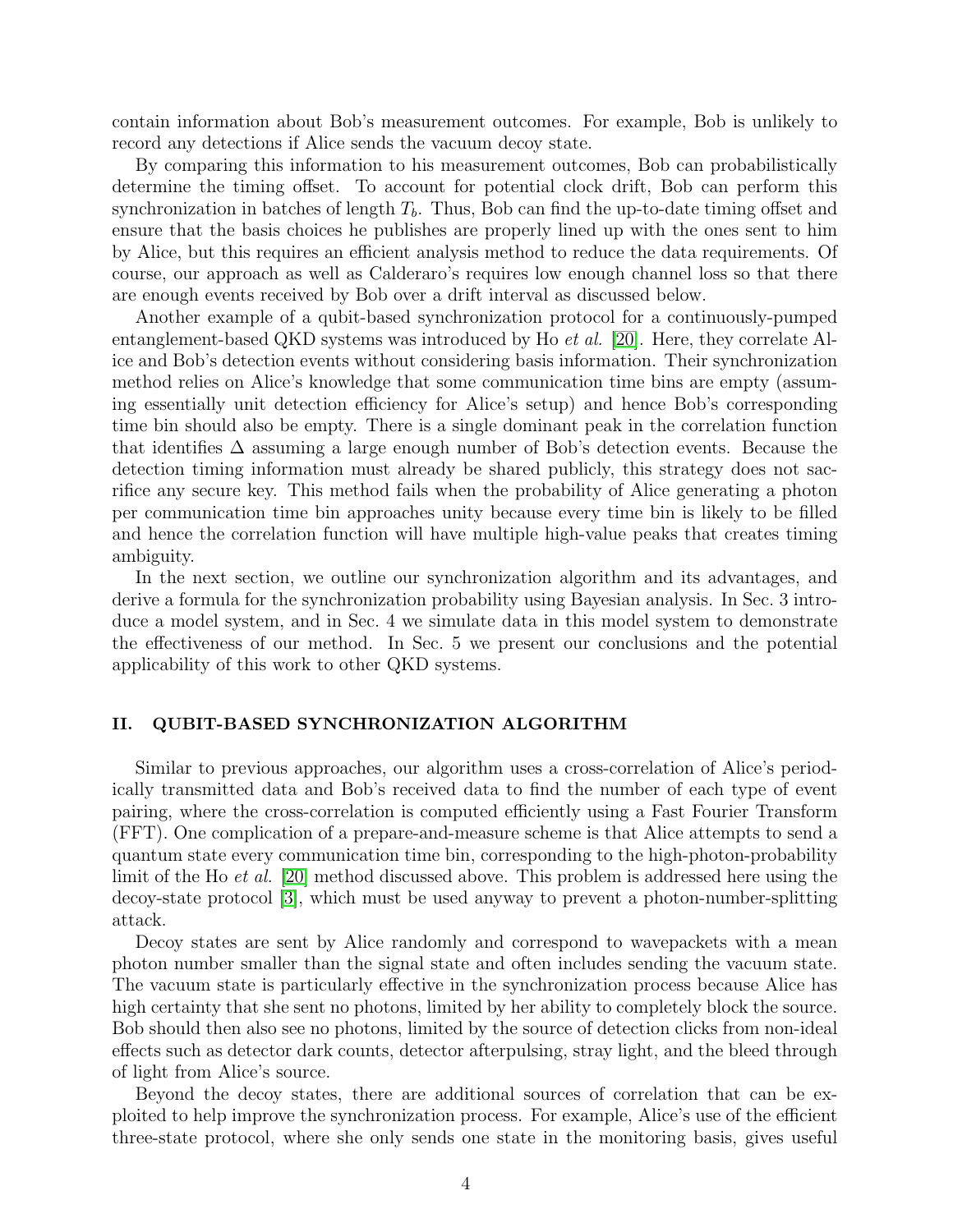information if Alice and Bob also share basis-state information, which is already required for sifting. We use a Bayesian statistical method, described below, that uses all prior knowledge of the system characteristics, such as the state fidelities, the mean photon numbers, the channel loss, the fractional sorting of Bob's device for the two bases, and the detector efficiency, we generate a lookup table of Bob's detection probabilities for Alice's different inputs. With these, we can easily compute the synchronization probabilities of different possible offsets using Bayesian statistics. Alice and Bob's data is most correlated when they are synchronized.

A significant advantage of our approach is that it does not sacrifice any secure key: We only use the information that is already sent publically over the insecure classical channel. This is an improvement over synchronization protocols that share some fraction of the raw data for synchronization purposes, as well as protocols that have a dedicated clocksynchronization phase [\[17\]](#page-13-1) during which no QKD states can be sent.

Bayesian analysis is a logical choice for synthesizing all available information and using it to make accurate predictions about ∆. It also has the advantage that it predicts the probability that  $\Delta$  is the best estimate of synchronization offset. This allows us to quantitatively express our level of confidence in the synchronization estimate. Furthermore, the additional information we incorporate in the protocol allows us to make a decision with fewer received qubits, which makes the system more robust to clock drift.

#### A. Synchronization Probability

Here we will use the strings of Alice and Bob's data. A string of Bob's data consists of the results of each of his detectors at each sampling bin. Typically, Bob's strings are very sparse because there are many sampling bins in which he registers no detections. A string of Alice's data consists of her published information at each sampling bin. If the communication time bin width is greater than the sampling time bin width, Alice will have multiple string entries for each state she sends, each corresponding to what she is sending at that part of her duty cycle. Determining the synchronization probability consists of comparing different strings of Bob's data (starting at different temporal offsets) to strings of Alice's data and calculating which of Bob's strings  $D$  is most likely to be the one generated by Alice's corresponding string. We determine, for a particular string of Bob's, the probability that it could have been generated by Alice's published string.

Mathematically, we phrase this as the likelihood  $p(D|S)$  of generating Bob's string D given the assumption that its generating string is the one Alice has published, denoted by S. The uninformed assumption, which we will denote as  $S$ , is that Bob's string  $D$  has been generated by a random string other than Alice's published string (from some other portion of Alice's sent data), with the stipulation that the other string is also periodic. This mathematical framework will consider a subset of Alice's data of N sampling bin widths compared against a subset of Bob's data of  $N + M$  sampling bin widths, meaning there will be M possible offsets to consider.

To begin in our protocol formalism, we note that D is a string of length  $M + N$  of Bob's measurements at each sampling bin (including sampling bins where no detections were received). Each measurement  $B_i$  in Bob's string consists of the click or no-click results at all of Bob's detectors. Bob's string D can be written as

$$
D = \{B_1, ..., B_{M+N}\},\tag{2}
$$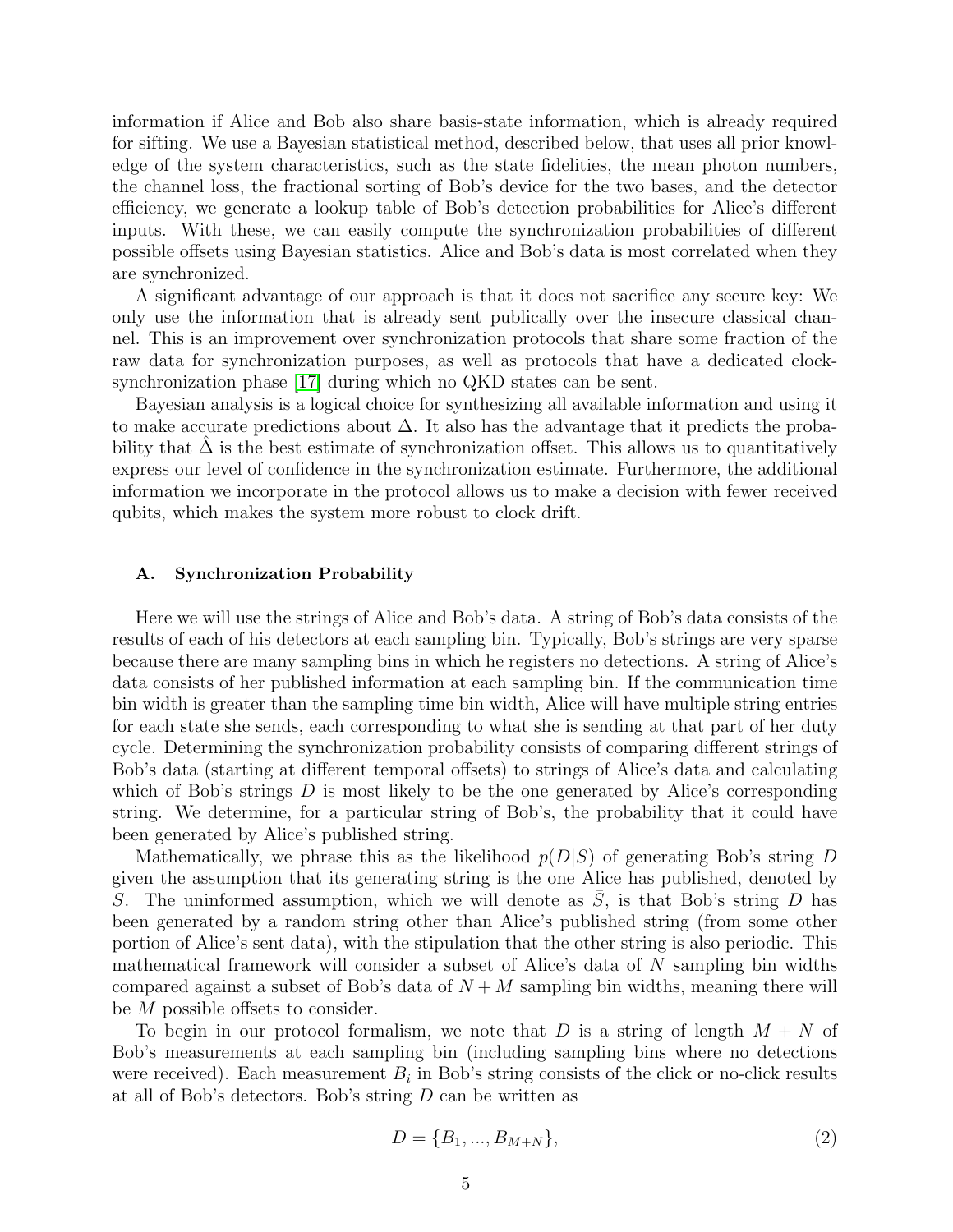which we can rewrite as

$$
D = \{B_1, D'\},\tag{3}
$$

where

$$
D' = \{B_2, ..., B_{M+N}\}.
$$
\n(4)

We prefer to write the likelihood  $p(D|S)$  in terms of known quantities such as the  $p(B_1|S)$ , the conditional probability of a time bin measurement  $B_1$  given S. Using this notation,  $p(D|S)$  is given by

$$
p(D|S) = p(B_1, D'|S) = p(B_1|D', S)p(D'|S),
$$
\n(5)

where the final equality is a result of the product rule. Because we have assumed that  $B_1$ is generated from Alice's string, knowing  $D'$  gives us no additional information about  $B_1$ . At best, it informs us whether S true, which is already assumed; the bits are otherwise independent because Alice's sequence is random. Using these observations, we obtain

$$
p(B_1|D',S) = p(B_1|S),
$$
\n(6)

and, by extension,

<span id="page-5-0"></span>
$$
p(D|S) = \prod_{i=1}^{N+M} p(B_i|S),
$$
\n(7)

allowing us to write the likelihood as the product of the measurement probabilities at each sampling bin. We note that even in the example where Alice only sends one state in the monitoring basis, Bob must still measure both states in each basis to detect potential eavesdropper attacks [\[5,](#page-12-4) [6\]](#page-12-5). For computational ease, we also determine each sampling bin measurement probability as the product of the probabilities of the outcomes at the four different detectors  $b_{\ell}$ , which are given by

$$
p(B_i|S) = \prod_{\ell=1}^{4} p(b_{\ell}|S)
$$
\n(8)

Again, because the detector events are assumed to be generated by independent random processes, these probabilities can be considered independent when the generating string is known.

When the generating string is not known (under the uninformed assumption  $S$ ), the detection probabilities can be approximated as independent when the received mean photon number is low. Because the synchronization task is most difficult in low-signal regimes, we use this approximation going forward. Thus,

<span id="page-5-1"></span>
$$
p(D|\bar{S}) = \prod_{i=1}^{N+M} p(B_i|\bar{S})
$$
\n(9)

and

$$
p(B_i|\bar{S}) = \prod_{\ell=1}^{4} p(b_{\ell}|\bar{S}).
$$
\n(10)

For a given input from Alice, each of Bob's four detectors has an opportunity to detect a photon above the detection clicks arising from non-ideal behaviors. Naturally, we will use our knowledge of the system (the state fidelities, the quality of the polarization sorting, the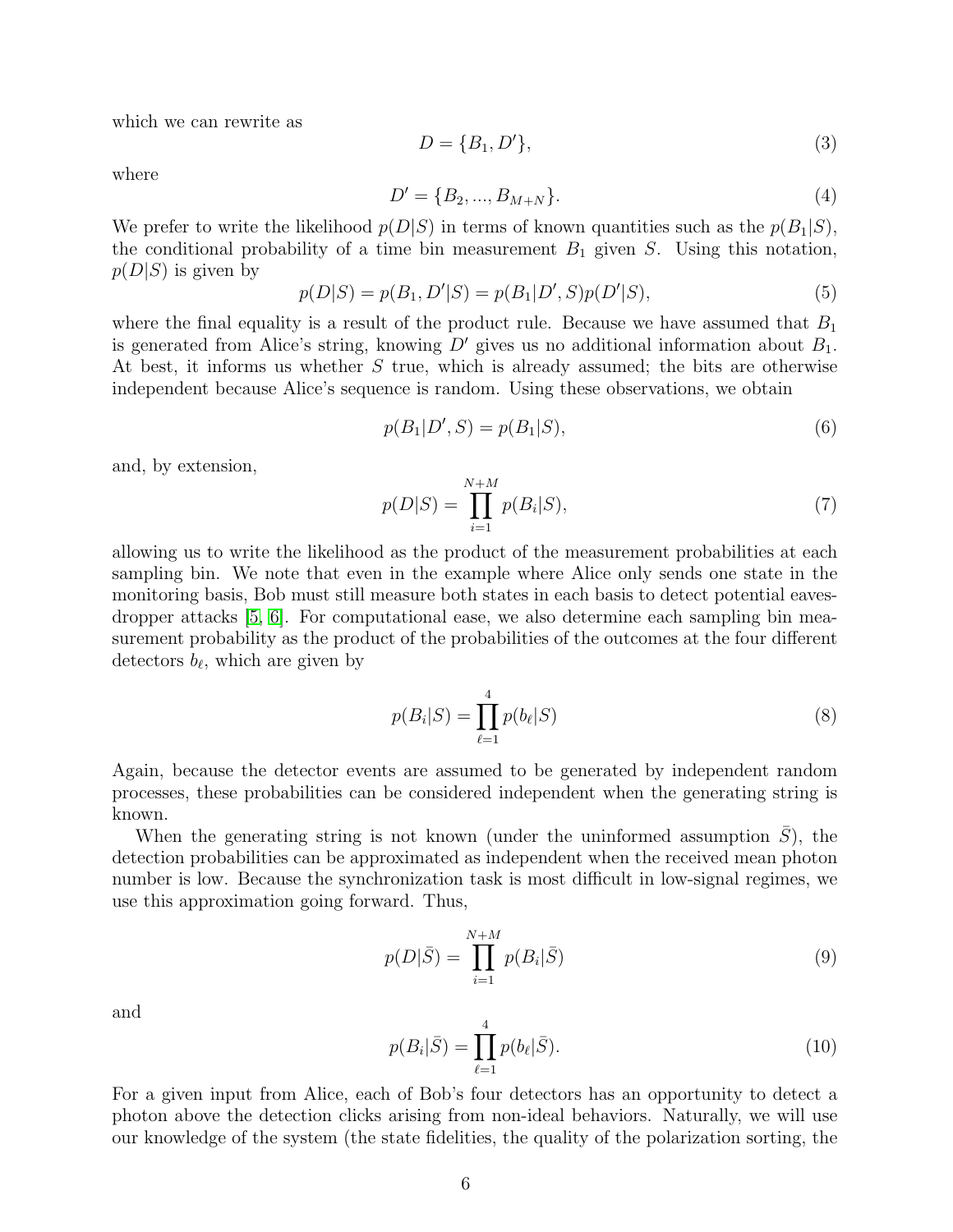dark count rates, the detector efficiencies, and the signal and decoy received mean photon number) to estimate the detection probabilities as accurately and efficiently as possible. Using a lookup table of the detection probabilities for the different inputs from Alice, these likelihoods can be calculated using standard statistical methods.

However, the likelihood of generating  $D$  from Alice's published string is not the same as the probability that Alice's published string is the one that generated  $D$ , which is given by  $p(S|D)$  and is the most relevant quantity to determine synchronization. Bayes' theorem allows us to rewrite this quantity, called the posterior, as

<span id="page-6-0"></span>
$$
p(S|D) = \frac{p(D|S)p(S)}{p(D)}.
$$
\n(11)

In addition, we must also include the information that we expect exactly one correct synchronization offset (not just one on average).

To formulate the problem as an exclusive synchronization, we must find the probability that some discreet timing offset, given by the time-bin index  $j$ , is the correct synchronization offset, and that all the other offsets are incorrect. In other words, the probability that, for a given string of length N published by Alice, all the measurements before the  $j<sup>th</sup>$  bin are generated randomly, the measurements from j to  $j + N$  are generated from Alice's published string, and the measurements after  $j+N$  are generated randomly. Under these assumptions, we can write  $p(B_1, ..., B_{M+N} | S_i)$  as a product of the likelihoods of these three sections as

<span id="page-6-2"></span>
$$
p(B_1, ..., B_{M+N}|S_j) = p(B_1, ..., B_{j-1}|\bar{S}_j)p(B_j, ..., B_{j+N}|S_j)p(B_{j+N+1}, ..., B_{M+N}|\bar{S}_j).
$$
(12)

Here we introduce  $\bar{S}_j$ , the assumption that the data is produced by a random string other than the synchronization string in question, but one with the same phase  $(i.e.,$  the signal arrives at the same time bin in each period as it does for  $S_i$ ).

We can find the conditional probability for matching Alice's string to Bob's string at a potential synchronization index  $j$  in this framework using Eq. [11,](#page-6-0) which gives

<span id="page-6-1"></span>
$$
p(S_j|B_1, ..., B_{M+N}) = \frac{p(B_1, ..., B_{M+N}|S_j)p(S_j)}{p(B_1, ..., B_{M+N})}.
$$
\n(13)

Equation [13](#page-6-1) is our main result and is the quantity of interest to identify clock synchronization between Alice and Bob. We determine the optimum synchronization index based on the value of j that maximizes this quantity, and the quantity itself gives us our confidence in that choice.

The denominator in Eq. [13](#page-6-1) can be written in terms of known quantities using marginalization. Marginalization consists of rewriting a probability as a sum of the comprehensive conditional probabilities; in this case, the different possible synchronization indices written as

$$
p(S_j|B_1, ..., B_{M+N}) = \frac{p(B_1, ..., B_{M+N}|S_j)p(S_j)}{\sum_{i=1}^{M} p(B_1, ..., B_{M+N}|S_i)p(S_i)},
$$
\n(14)

where the *i* denotes the other potential synchronization indices.

To evaluate Eq. [13,](#page-6-1) we the likelihoods  $p(B_1, ..., B_{M+N}|S_i)$  and  $p(B_1, ..., B_{M+N}|S_i)$  can be determined using Eqs. [7,](#page-5-0) [9](#page-5-1) and, [12.](#page-6-2) The quantity  $p(S_i)$ , called the prior, is the *ad hoc* probability that D corresponds to Alice's published string. That is, that we are at the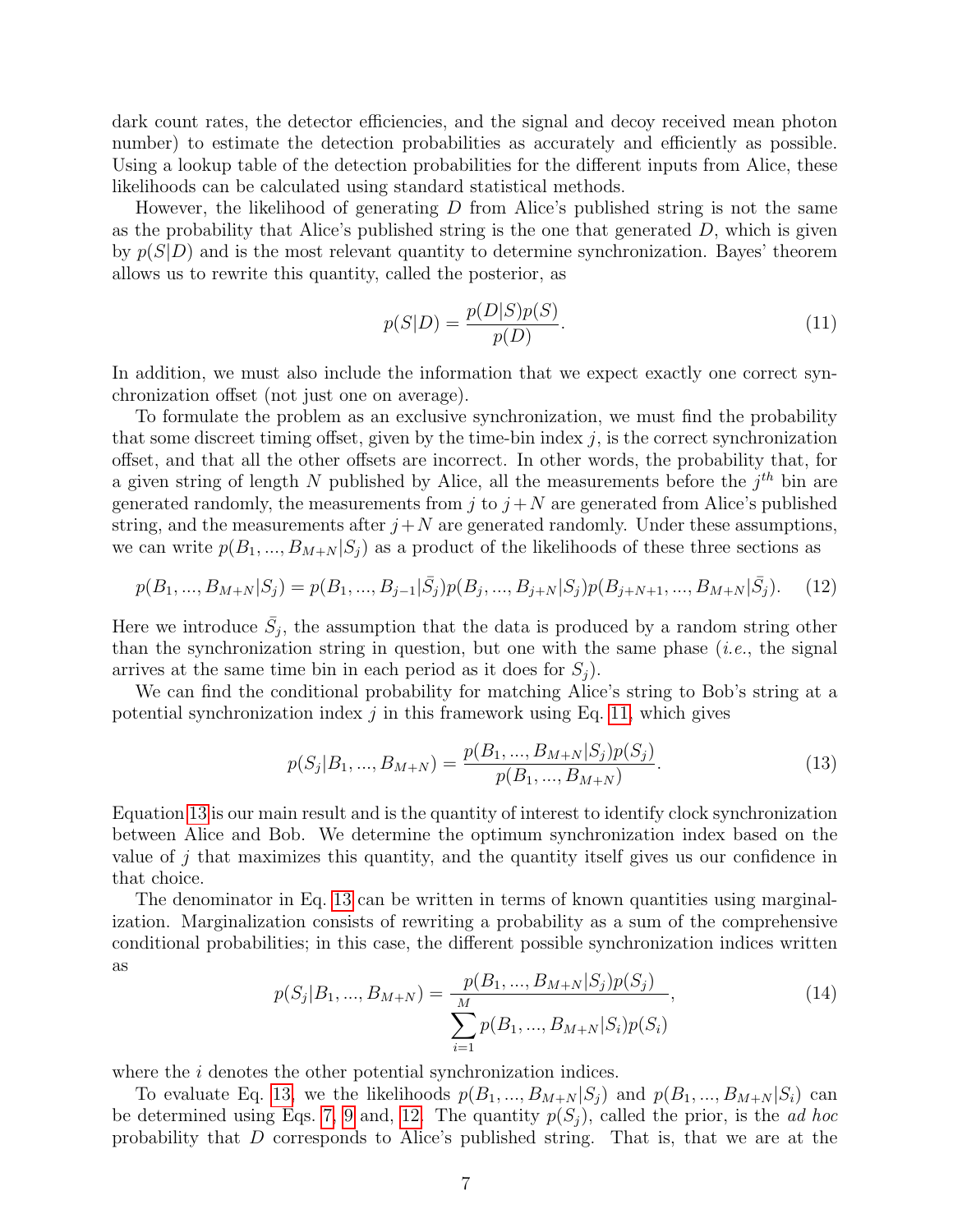correct synchronization index. We use a uniform prior, which assumes each candidate has a naïve  $1/M$  probability of being the correct one given that we have M candidate indices, which means that

$$
p(S_i) = p(S_j) = \frac{1}{M}
$$
\n(15)

so that the prior terms cancel, giving us

$$
p(S_j|B_1, ..., B_{M+N}) = \frac{p(B_1, ..., B_{M+N}|S_j)}{\sum_{i=1}^{M} p(B_1, ..., B_{M+N}|S_i)}.
$$
\n(16)

Next, we apply Eq. [12](#page-6-2) to obtain

$$
p(S_j|B_1, ..., B_{M+N}) = \frac{p(B_1, ..., B_{j-1}|\bar{S}_j)p(B_j, ..., B_{j+N}|S_j)p(B_{j+N+1}, ..., B_{M+N}|\bar{S}_j)}{\sum_{i=1}^{M} p(B_1, ..., B_{i-1}|\bar{S}_i)p(B_i, ..., B_{i+N}|S_i)p(B_{i+N+1}, ..., B_{M+N}|\bar{S}_i)}
$$
\n(17)

and use Eqs. [7](#page-5-0) and [9](#page-5-1) (of which the latter uses a low received mean photon number approximation) to write everything in terms of known quantities as

<span id="page-7-0"></span>
$$
p(S_j|B_1, ..., B_{M+N}) \approx \frac{\prod_{k=1}^{j-1} p(B_k|\bar{S}_j) \prod_{k=j}^{j+N} p(B_k|S_j)}{\sum_{i=1}^{M} \left(\prod_{k=1}^{i-1} p(B_k|\bar{S}_i) \prod_{k=i}^{i+N} p(B_k|S_i) \prod_{k=i+N+1}^{M+N} p(B_k|\bar{S}_i)\right)}
$$
(18)

Equation [18](#page-7-0) is our master equation for the synchronization probability of an index  $j$ . The numerator consists of the probability of an  $N$ -length string of Bob's data starting at j being produced by Alice's published string, along with the probability that the remaining data was produced by an unknown string of Alice's data. The denominator sums this same quantity over all possible synchronization indices, ensuring normalization. We take the value of  $j$  that maximizes this quantity to be the optimum synchronization index, and the value of  $p(S_j|B_1, ..., B_{M+N})$  gives us the probability that we are correct. We can compute this conditional probability using FFTs to count the number of each unique bin measurement along with a lookup table of the probabilities of the events.

## III. MODEL SYSTEM

To illustrate our protocol, we simulate a model QKD system using a polarization-based prepare-and-measure protocol with decoy states and only sending one state in the monitoring basis. We set Alice's repetition rate to be  $f_A = 1/\tau_A$  and a wavepacket duration of  $\Delta t =$  $\tau_A/m$  with  $m = 8$  for a duty cycle of 12.5 percent. We set Bob's sampling rate to  $nf_A$  with  $n = 8$  so that his sample period is matched to the wavepacket duration. These conditions are illustrated in Fig. [1.](#page-8-0) Alice generates a pseudorandom sequence such that four quantum states  $L/R/H$  and a vacuum decoy state (a decoy state with mean photon number equal to zero) are sent in equal parts on average.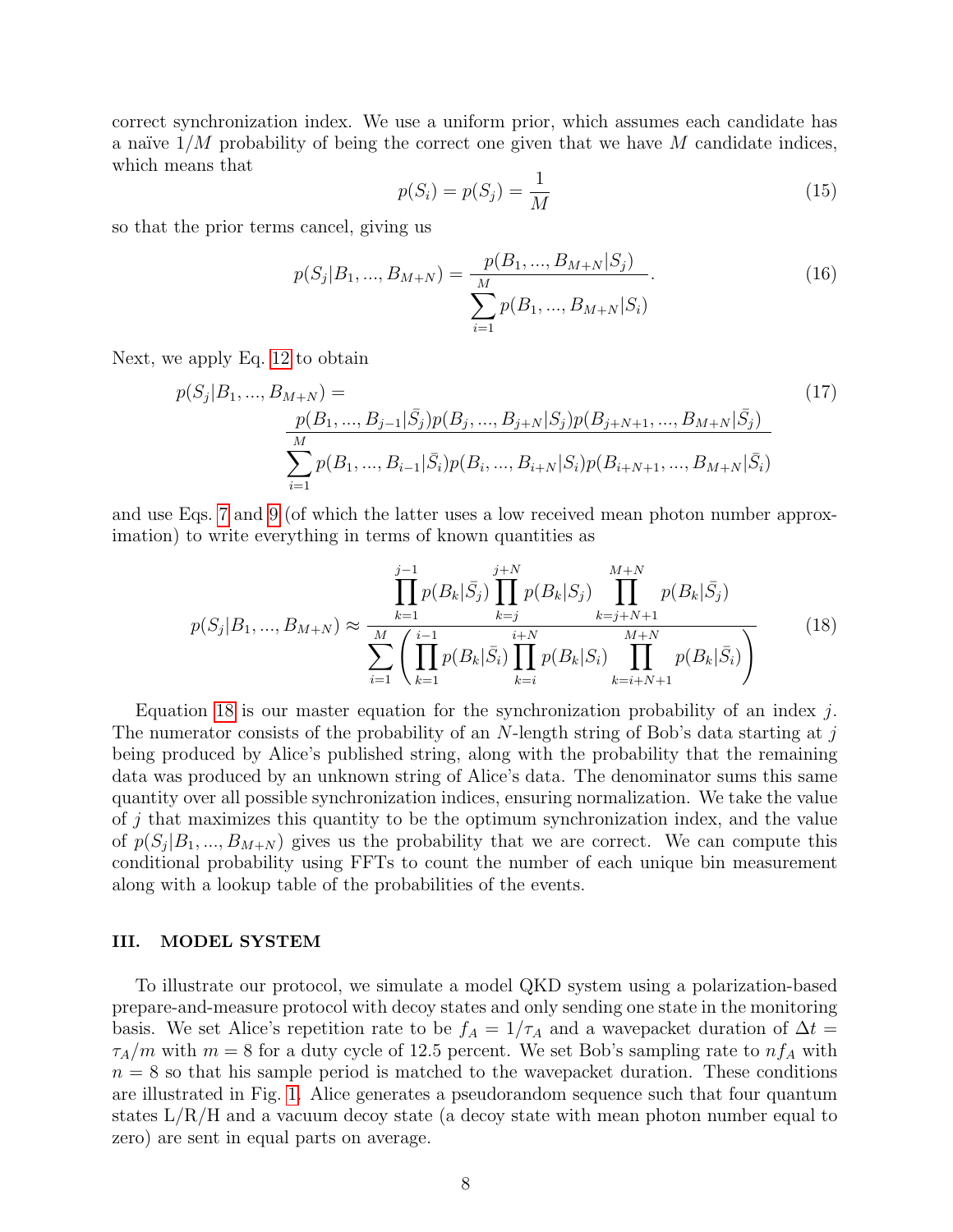

<span id="page-8-0"></span>FIG. 1. Illustration of the relative times used in the QKD protocol. Here, the signal (red) straddles bins 1-2 due to an offset of  $\Delta$ , and we do not consider bins 3-8. We take  $\tau_A = \tau_B$ , which is approximately correct for a short enough data subset.

For our numerical experiments, we simulate a QKD session by generating data that emulates the state preparation and measurement, including aspects such as the received mean photon number  $\mu$ , probability of a detector dark count d over one communication bin width  $\tau_A$ , and variation in  $\Delta$  due to clock drift, assumed to be constant over  $T_b$ . This allowed us to test how these factors impact the synchronization performance. We assume a transmitted mean photon number  $\mu_A = 1$  where the received mean photon number  $\mu = \eta \mu_A$ for a channel transmission  $\eta$ . While this  $\mu_A$  is on the upper end of values used in typical experiments, it allows us to explore the performance and limitations of our algorithm at or beyond the greatest received mean photon number one would realistically use:  $\mu_A = 1$  with zero loss.

Assuming a Poisson distribution for Alice's source, the probability of Bob registering a click  $p(\text{click})$  over a period  $\tau_A$  at a particular detector  $\ell$  is given by

<span id="page-8-1"></span>
$$
p(click, \ell) = 1 - (1 - d)e^{\mu_{\ell}} \tag{19}
$$

where  $\mu_{\ell}$  is the mean photon number received by detector  $\ell$ . The portion of the total mean photon number  $\mu$  that goes to the different detectors depends on which polarization state is sent. We use ideal BB84 sorting in our model system so that all states have an equal chance of being measured in either basis. States measured in the same basis as they are prepared are detected accurately, while states measured in the opposite basis have an equal chance of being measured in either opposite-basis state. For example, if Alice prepared an H-state that Bob receives  $\mu = 0.8$ , Bob's measures  $\mu_H = 0.4$ ,  $\mu_v = 0$ , and  $\mu_L = \mu_R = 0.2$ . In the low- $\mu$  limit, Eq. [19](#page-8-1) can be approximated as

We assume that the observation window is long enough so that the  $p$ 's and  $\mu$ 's can be estimated accurately from the finite number of observations. This means the average click probability can be extracted from the Bob's raw data and we rewrite Eq. [19](#page-8-1) as a function of  $p(\text{click}, \ell)$  so that

$$
\mu_{\ell} = \ln\left(\frac{1-d}{1-p(\text{click}, \ell)}\right) \tag{20}
$$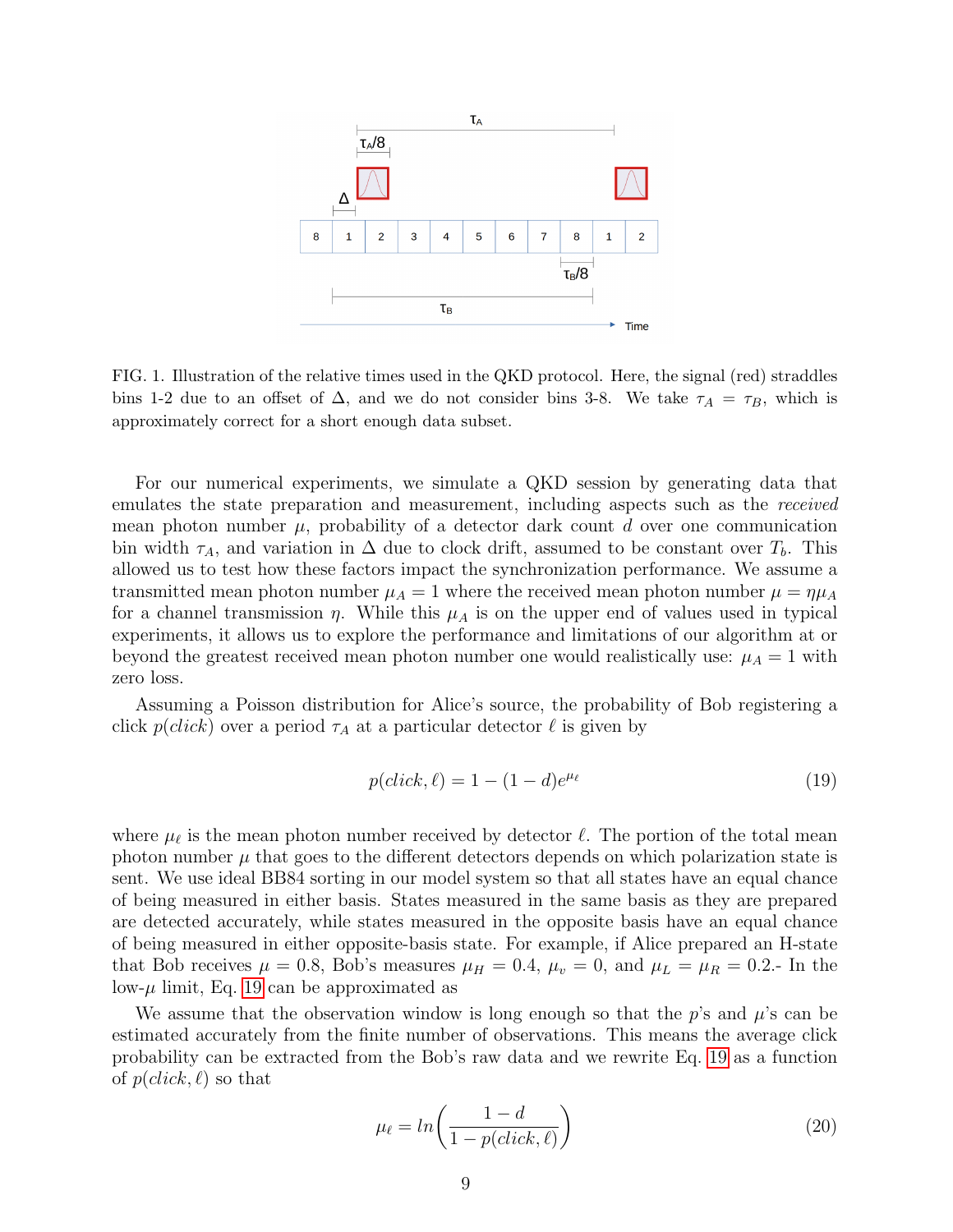and we estimate the received mean photon number of a signal state as

$$
\mu = \frac{4}{3} \sum_{\ell=1}^{4} \ln \left( \frac{1 - d}{1 - p(click, \ell)} \right),\tag{21}
$$

which just sums the average mean photon number of the different detectors and multiplies by a factor of 4/3 to account for the fact that we are sending vacuum states 25% of the time.

We divide the data set into subsets duration  $T<sub>b</sub>$  and perform synchronization and sifting on each subset. Bob can record up to 8 events (each of which may or may not include a detection event or dark count) assuming that the detector deadtime is less than Bob's sampling time. However, because the clocks can only be synchronized to a resolution of Bob's sampling bin width, we expect Alice's wavepacket to straddle 2 bins as illustrated in Fig. [1,](#page-8-0) with the end bins only having a partial wavepacket. The remaining 6 bins only contain dark counts, which can be discarded after we determine  $\Delta$  to reduce noise. This amounts to detector time-gating in the post-analysis.

We assume that Bob begins recording before Alice begins transmitting, and continues to record after she stops sending, so our received data is bookended by low signal regions. We find a best-fit step function to identify where the transmission begins and ends, which gives us a coarse approximation of the synchronization index. For a range of different string lengths N that determine the number of sampling bin widths in each synchronization subset, we examine a window of  $M = 4,000$  nearby potential synchronization indices. This value is chosen based on the typical precision of the coarse approximation of the synchronization given by the best-fit step function.

## IV. SYNCHRONIZATION SIMULATIONS

To verify that our algorithm returns an accurate probability of synchronization, we run 1,000 simulated trials with a known synchronization index and compared the average calculated probability of synchronization  $p(S_j|B_1, ..., B_{M+N})$  to the average rate of finding the correct index, which we denote by  $f(S_j|B_1,...,B_{M+N})$ , in Fig. [2.](#page-10-0) If our model is accurate, then  $p(S_j|B_1, ..., B_{M+N}) \sim f(S_j|B_1, ..., B_{M+N})$ , in which case we can take  $p(S_j|B_1, ..., B_{M+N})$ to be a reliable metric for quantifying our confidence in obtaining the correct  $\Delta$ .

We see that  $p(S_j|B_1,...,B_{M+N}) \sim f(S_j|B_1,...,B_{M+N})$  to within our errorbars for mod-erate channel loss (Fig. [2a](#page-10-0)). However,  $p(S_j|B_1,...,B_{M+N})$  is consistently larger than  $f(S_j|B_1,...,B_{M+N})$  for the case of zero channel loss (Fig. [2b](#page-10-0)), a condition that is unlikely to be encountered in an experiment but highlights the limitation of our algorithm. This result is not surprising given that our derivation given in Sec. [II](#page-3-0) assumes low  $\mu$  to arrive at Eq. [9.](#page-5-1) Assuming a transmitted mean photon number of 1, Fig. [2](#page-10-0) (b) corresponds to a zero channel loss system. This represents an upper limit on  $\mu$  encountered in a typical decoy state protocol where  $\mu_A \leq 1$  and thus, also serves as a lower bound on the accuracy of our calculated synchronization probability.

A lower received mean photon number means a lower density of detected events. Because detected events provide more information than no-detection events, a lower  $\mu$  requires us to consider a larger set of sampling bin widths  $N$  to achieve the same synchronization confidence. Despite the fact that  $p(S_j|B_1, ..., B_{M+N})$  does not match  $f(S_j|B_1, ..., B_{M+N})$  as well at higher values of  $\mu$ , we can still achieve equivalent average values of  $f(S_j|B_1, ..., B_{M+N})$ at lower values of  $N$ . This fact is also illustrated in Fig. [3,](#page-11-0) where we see a direct correlation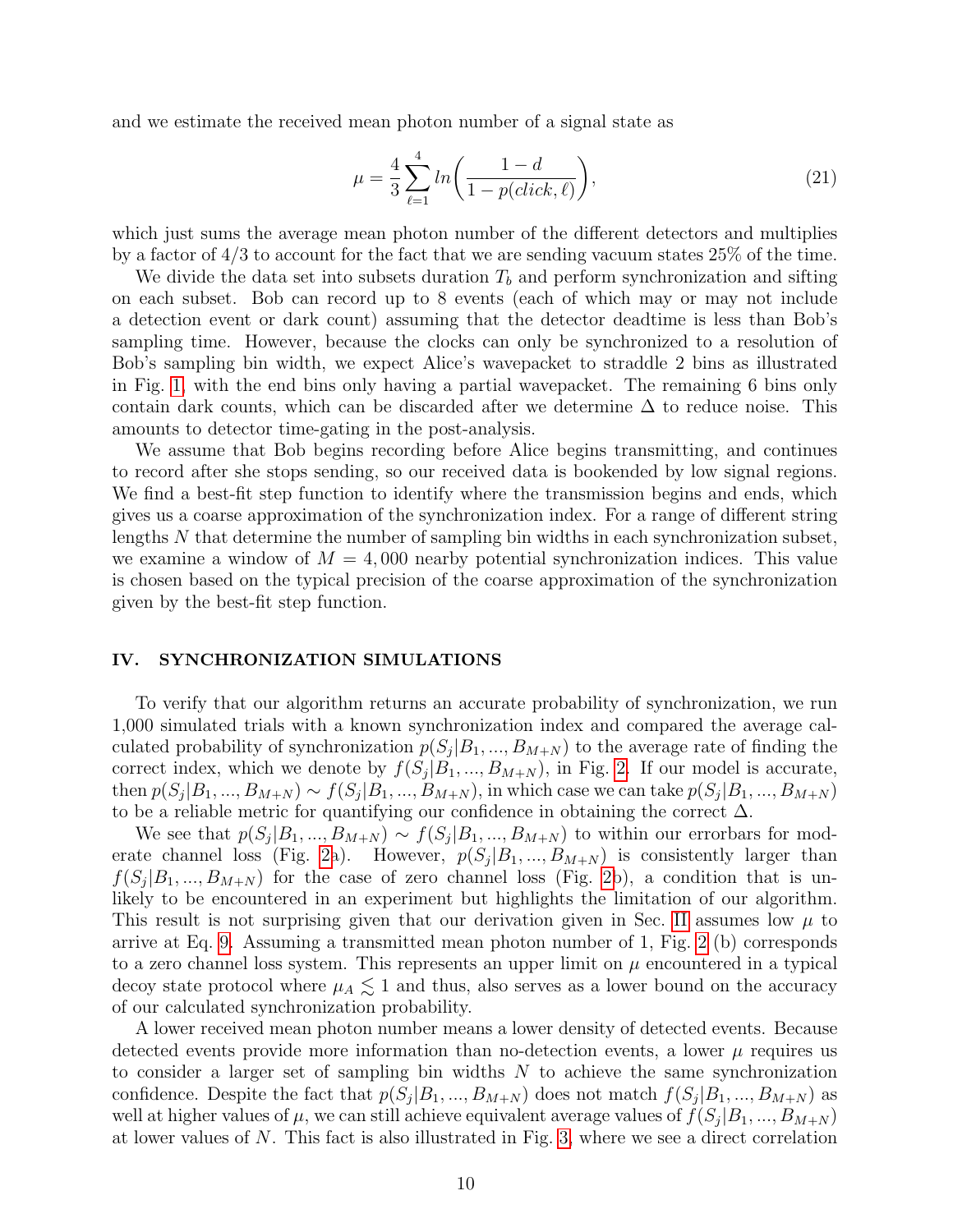

<span id="page-10-0"></span>FIG. 2. Bob's required data record length needed to determine synchronization for two different channel transmissions of (a)  $\eta = 0.05$ , corresponding to  $\mu = 0.05$  and (b)  $\eta = 1$ , corresponding to  $\mu = 1$ . We also show the probability of not obtaining synchronization, which better highlights transition to high-certainty synchronization.

between  $\mu$  and N at which the synchronization probabilities converge to one: The higher values of  $\mu$  converge at lower values of N.

Another way to view this relation between  $\mu$ , N, and  $p(S_j|B_1,...,B_{M+N})$  is to consider the string length N required to achieve a particular synchronization confidence as a function of  $\mu$  as shown in Fig. [4.](#page-11-1) For high  $\mu$  and low N, we observe an approximately linear relation between  $log_{10}\mu$  and  $log_{10}N$  with a slope of  $\sim$  -1, which means that N 1/ $\mu$ . For lower  $\mu$ , where there are fewer events and dark counts play a larger role, the probability curves exhibit steeper slopes, demonstrating that synchronization becomes increasingly difficult. This data can be used to estimate whether it is possible to synchronize over an experimentally measured temporal block length  $T_b$  and, if it is possible, how low a value of  $\mu$  can be tolerated while still synchronizing reliably. As a concrete example, Bob needs 33,110 sampling bin widths, or about 4,140 communication bin widths, to achieve a 95% confidence for clock synchronization for  $\mu = 0.01$  and  $d = 8 \times 10^{-4}$ . This means we can tolerate clock drifts approaching 1 part in 4,140 because our method assumes that the clock drift is much less than one communication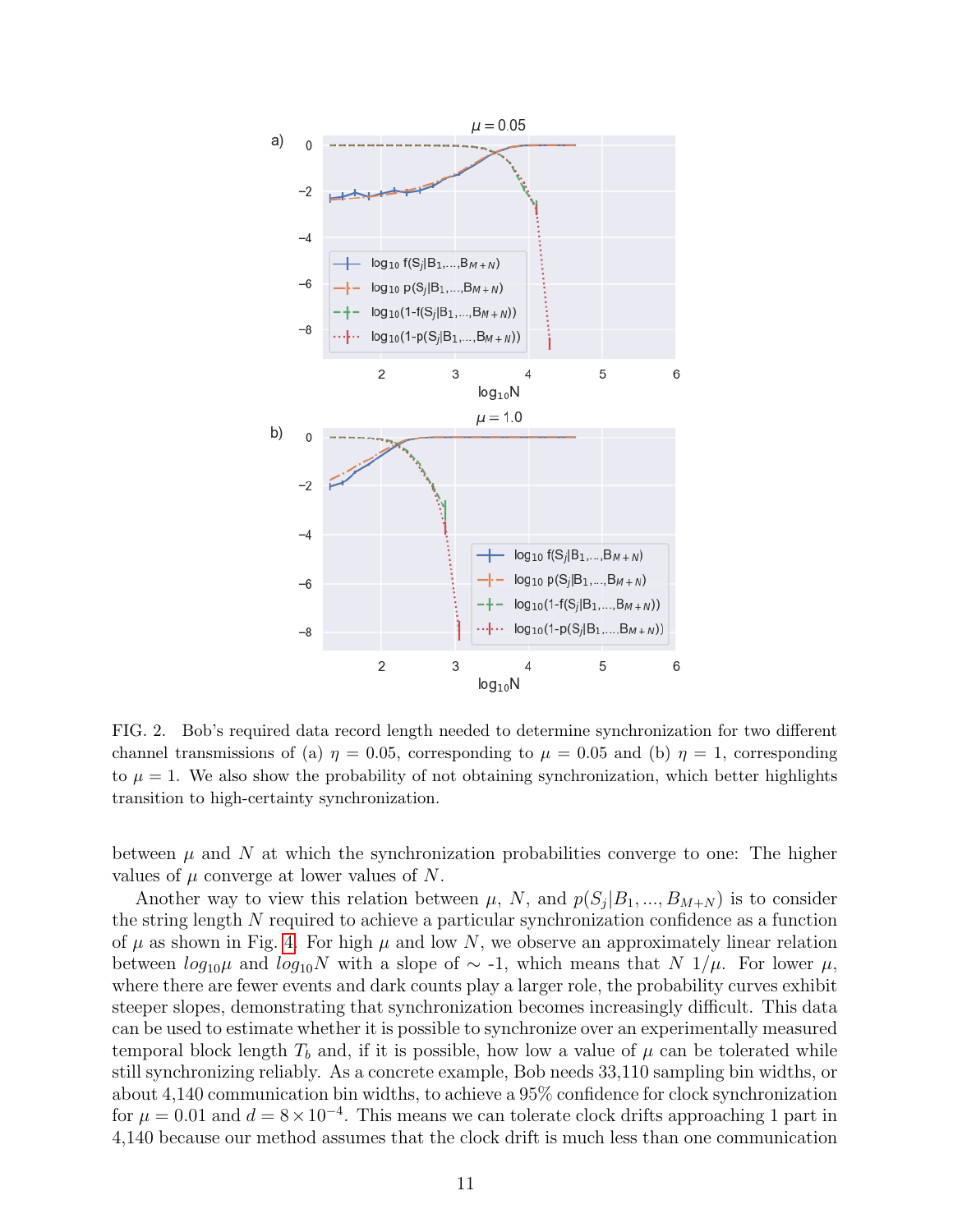

<span id="page-11-0"></span>FIG. 3. Average calculated synchronization probability as a function of string length on a logarithmic scale for different received mean photon numbers. The probability of registering a dark count during one communication bin width is  $d = 8 \times 10^{-4}$ .

bin width.



<span id="page-11-1"></span>FIG. 4. Dependence of string length threshold to achieve 95 percent synchronization confidence on received mean photon number on a logarithmic scale, parameterized by different dark count probabilities.

## V. CONCLUSIONS

In conclusion, we develop a novel probabilistic approach to qubit-based clock synchronization using Bayesian analysis. By exploiting correlations between information Alice shares publicly, such as basis and decoy state choices, and Bob's detection events, we can find the correct synchronization clock offset without sacrificing any secret key. Additionally, our algorithm is more robust to noise, loss, and clock drift in comparison to other protocols by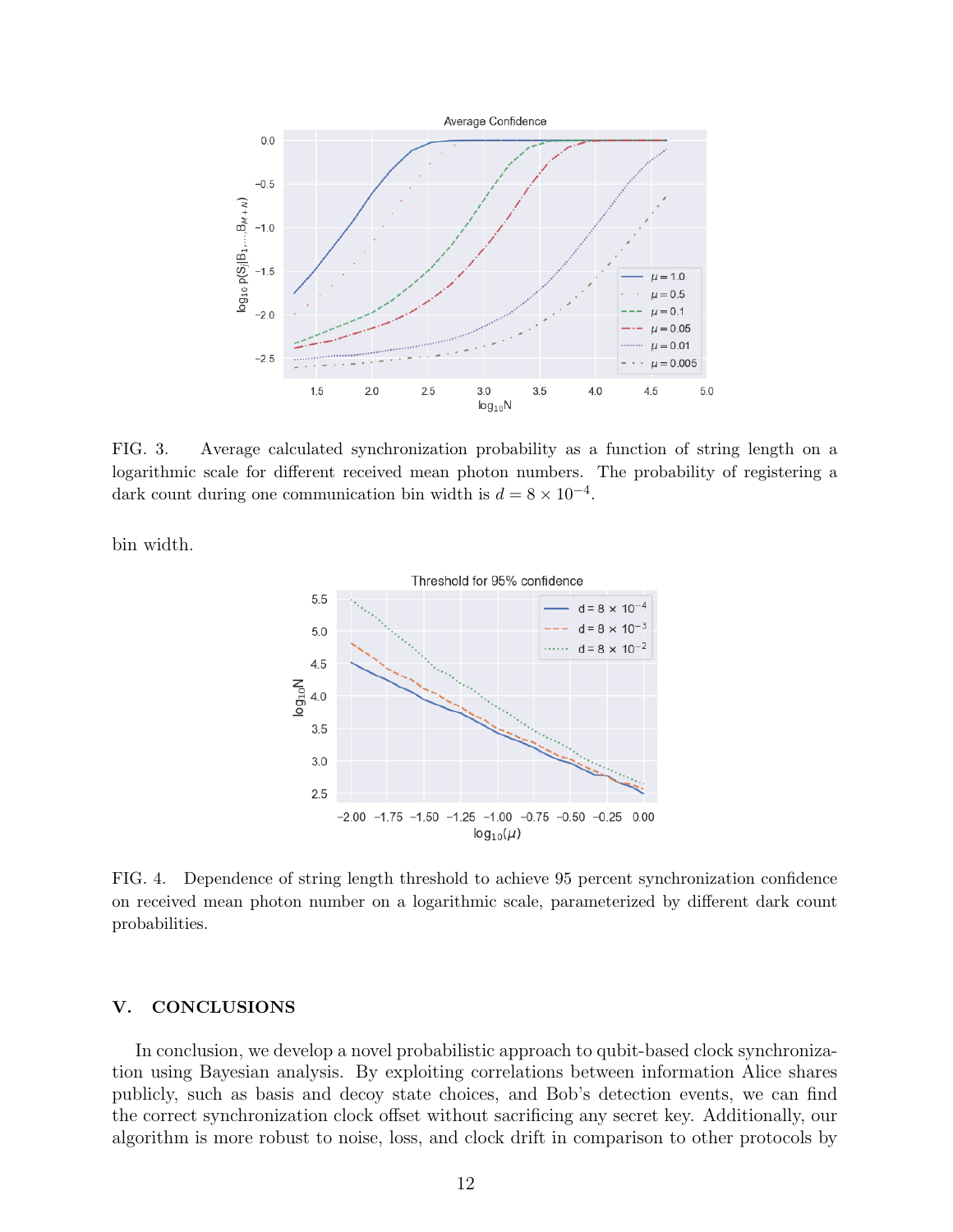incorporating all publicly available information using the Bayesian framework. Finally, we demonstrate that our algorithm is successful and robust using a simulated BB84 communication scheme, which confirms that our synchronization metric corresponds to the probability of synchronization, especially in the low- $\mu$  limit. Our algorithm is applicable to other QKD systems that use other degrees-of-freedom of the photon for which it is possible to divulge some timing information.

#### ACKNOWLEDGEMENTS

This material is based on research sponsored by NASA under grant 80NSSC20K0629 and the Air Force Research Laboratory and the Southwestern Council for Higher Education under agreement FA8650-19-2-9300. The U.S. Government is authorized to reproduce and distribute reprints for Governmental purposes notwithstanding any copyright notation thereon. The views and conclusions contained herein are those of the authors and should not be interpreted as necessarily representing the official policies or endorsements, either expressed or implied, of NASA, the Southwestern Council for Higher Education and the Air Force Research Laboratory (AFRL), or the U.S. Government. R.D.C. acknowledge discussions of the Bayesian analysis with Richard Furnstahl. All code and data used in simulations is publicly available on GitHub:

[https://github.com/roderickdcochran/qubit\\_based\\_synchronization](https://github.com/roderickdcochran/qubit_based_synchronization)

- <span id="page-12-0"></span>[1] C. H. Bennett and G. Brassard, Quantum cryptography: Public key distribution and coin tossing, [Theor. Comput. Sci.](https://doi.org/10.1016/j.tcs.2014.05.025) 560, 7 (2014).
- <span id="page-12-1"></span>[2] A. Ekert, Quantum cryptography based on bell theorem, [Phys. Rev. Lett.](https://doi.org/10.1103/PhysRevLett.67.661) 67, 661 (1991).
- <span id="page-12-2"></span>[3] H.-K. Lo, X. Ma, and K. Chen, Decoy state quantum key distribution, [Phys. Rev. Lett.](https://doi.org/10.1103/PhysRevLett.94.230504) 94, [230504 \(2005\).](https://doi.org/10.1103/PhysRevLett.94.230504)
- <span id="page-12-3"></span>[4] C. H. Bennett, F. Bessette, G. Brassard, L. Salvail, and J. Smolin, Experimental quantum cryptography, [J. Cryptology](https://doi.org/https://doi.org/10.1007/BF00191318) 5, 3 (1992).
- <span id="page-12-4"></span>[5] N. T. Islam, C. C. W. Lim, C. Cahall, J. Kim, and D. J. Gauthier, Securing quantum key distribution systems using fewer states, Phys. Rev. A 97[, 042347 \(2018\).](https://doi.org/10.1103/PhysRevA.97.042347)
- <span id="page-12-5"></span>[6] K. Tamaki, M. Curty, G. Kato, H.-K. Lo, and K. Azuma, Loss-tolerant quantum cryptography with imperfect sources, Phys. Rev. A 90[, 052314 \(2014\).](https://doi.org/10.1103/PhysRevA.90.052314)
- <span id="page-12-6"></span>[7] V. D'Auria, B. Fedrici, L. A. Ngah, and et al., A universal, plug-and-play synchronisation scheme for practical quantum networks, npj Quantum Inf 6, [https://doi.org/10.1038/s41534-](https://doi.org/https://doi.org/10.1038/s41534-020-0245-9) [020-0245-9](https://doi.org/https://doi.org/10.1038/s41534-020-0245-9) (2020).
- [8] B. Korzh, C. C. W. Lim, R. Houlmann, N. Gisin, M. J. Li, D. Nolan, B. Sanguinetti, R. Thew, and H. Zbinden, Provably secure and practical quantum key distribution over 307 km of optical fibre, [Nat. Photonics](https://doi.org/10.1038/NPHOTON.2014.327) 9, 163 (2015).
- [9] Y. Liu, T.-Y. Chen, J. Wang, W.-Q. Cai, X. Wan, L.-K. Chen, J.-H. Wang, S.-B. Liu, H. Liang, L. Yang, C.-Z. Peng, K. Chen, Z.-B. Chen, and J.-W. Pan, Decoy-state quantum key distribution with polarized photons over 200 km, Opt. Express 18[, 8587 \(2010\).](https://doi.org/10.1364/OE.18.008587)
- [10] P. Liu and H.-L. Yin, Secure and efficient synchronization scheme for quantum key distribution, [OSA Continuum](https://doi.org/10.1364/OSAC.2.002883) 2, 2883 (2019).